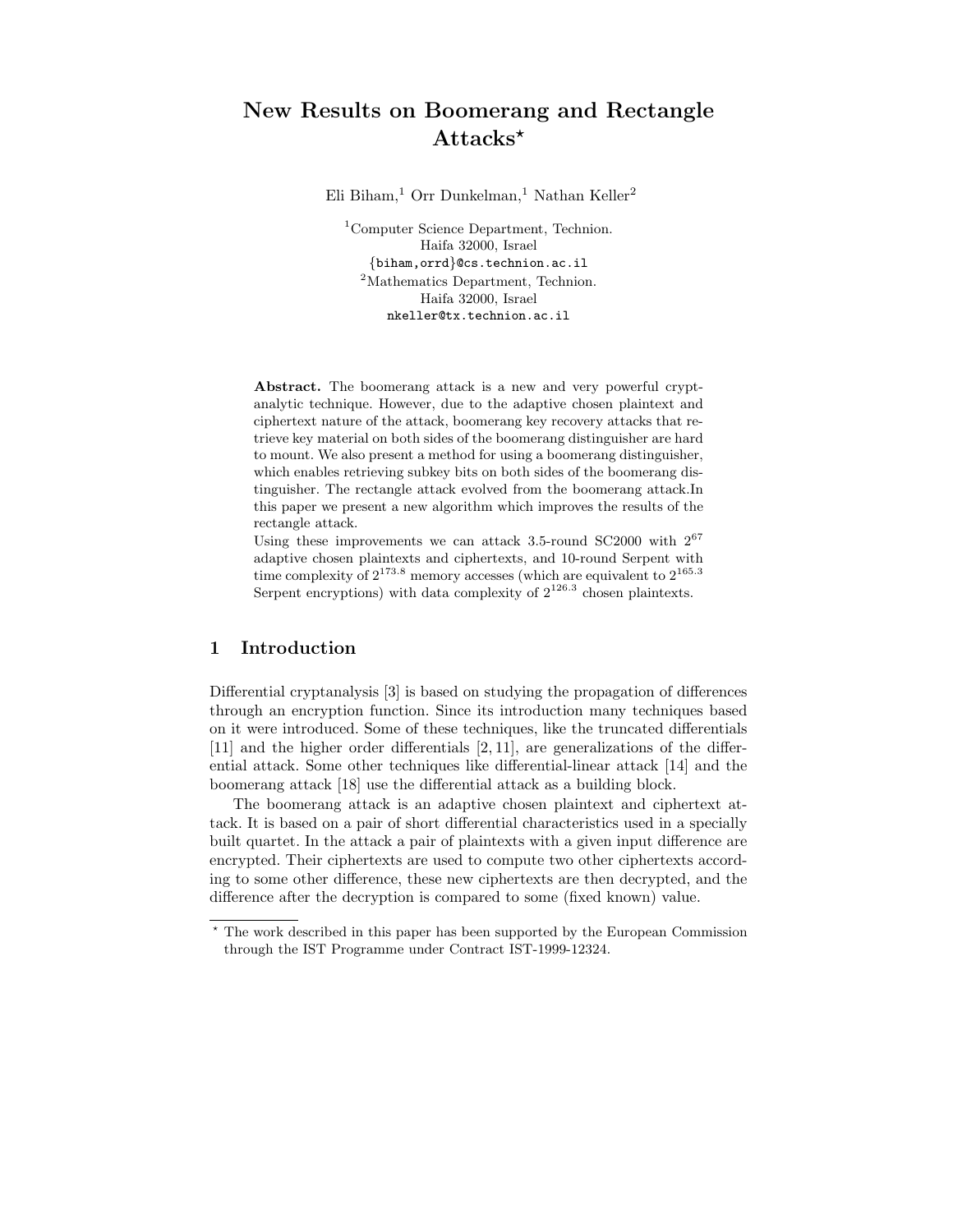The boomerang attack was further developed in [10] into a chosen plaintext attack called the amplified boomerang attack. Later, the amplified boomerang attack was further developed into the rectangle attack [7].

In the transition from the boomerang attack to the rectangle attack the probability of the distinguisher is reduced (in exchange for easing the requirements from adaptive chosen plaintext and ciphertext attack to a chosen plaintext attack). The reduction in the distinguisher's probability results in higher data complexity requirements. For example, the data requirements for distinguishing a 2.5-round SC2000 [17] from a random permutation using a rectangle distinguisher is  $2^{84.6}$  chosen plaintext blocks, whereas only  $2^{39.2}$  adaptive chosen plaintext and ciphertext blocks are required for the boomerang distinguisher.

In this paper we present a method to retrieve more subkey bits in key recovery boomerang attacks. We also present a better algorithm to perform rectangle attacks. These improvements result in better key recovery attacks which require less data or time (or both) and are more effective. The improvement to the generic rectangle attack reduces the time complexity of attacking 10-round Serpent from  $2^{217}$  memory accesses<sup>1</sup> to  $2^{173.8}$  memory accesses which are equivalent to about  $2^{166.3}$  10-round Serpent encryptions. We also prove that these key recovery attacks succeed (with very high probability) assuming that the distinguishers are successful.

The paper is organized as follows: In Section 2 we briefly describe the boomerang and the rectangle attacks. In Section 3 we present our new optimized generic rectangle attack and analyze its application to generic ciphers and to SC2000 and Serpent. In Section 4 we present our optimized generic boomerang attack and analyze its application to both a generic cipher and real blockciphers like SC2000 and Serpent. Section 5 describes a new technique to transform a boomerang distinguisher into a key recovery attack that retrieves more subkey material. We summarize this paper and our new results in Section 6.

### 2 Introduction to Boomerang and Rectangle Attacks

#### 2.1 The Boomerang Attack

The boomerang attack was introduced in [18]. The main idea behind the boomerang attack is to use two short differentials with high probabilities instead of one differential of more rounds with low probability. The motivation for such an attack is quite apparent, as it is easier to find short differentials with a high probability than finding a long one with a high enough probability.

We assume that a block cipher  $E: \{0,1\}^n \times \{0,1\}^k \to \{0,1\}^n$  can be described as a cascade  $E = E_1 \circ E_0$ , such that for  $E_0$  there exists a differential  $\alpha \to \beta$  with probability p, and for  $E_1$  there exists a differential  $\gamma \to \delta$  with probability q. The boomerang attack uses the first characteristic ( $\alpha \rightarrow \beta$ ) for  $E_0$ with respect to the pairs  $(P_1, P_2)$  and  $(P_3, P_4)$ , and uses the second characteristic

<sup>&</sup>lt;sup>1</sup> In [7] it was claimed to be  $2^{205}$  due to an error that occurred in the analysis.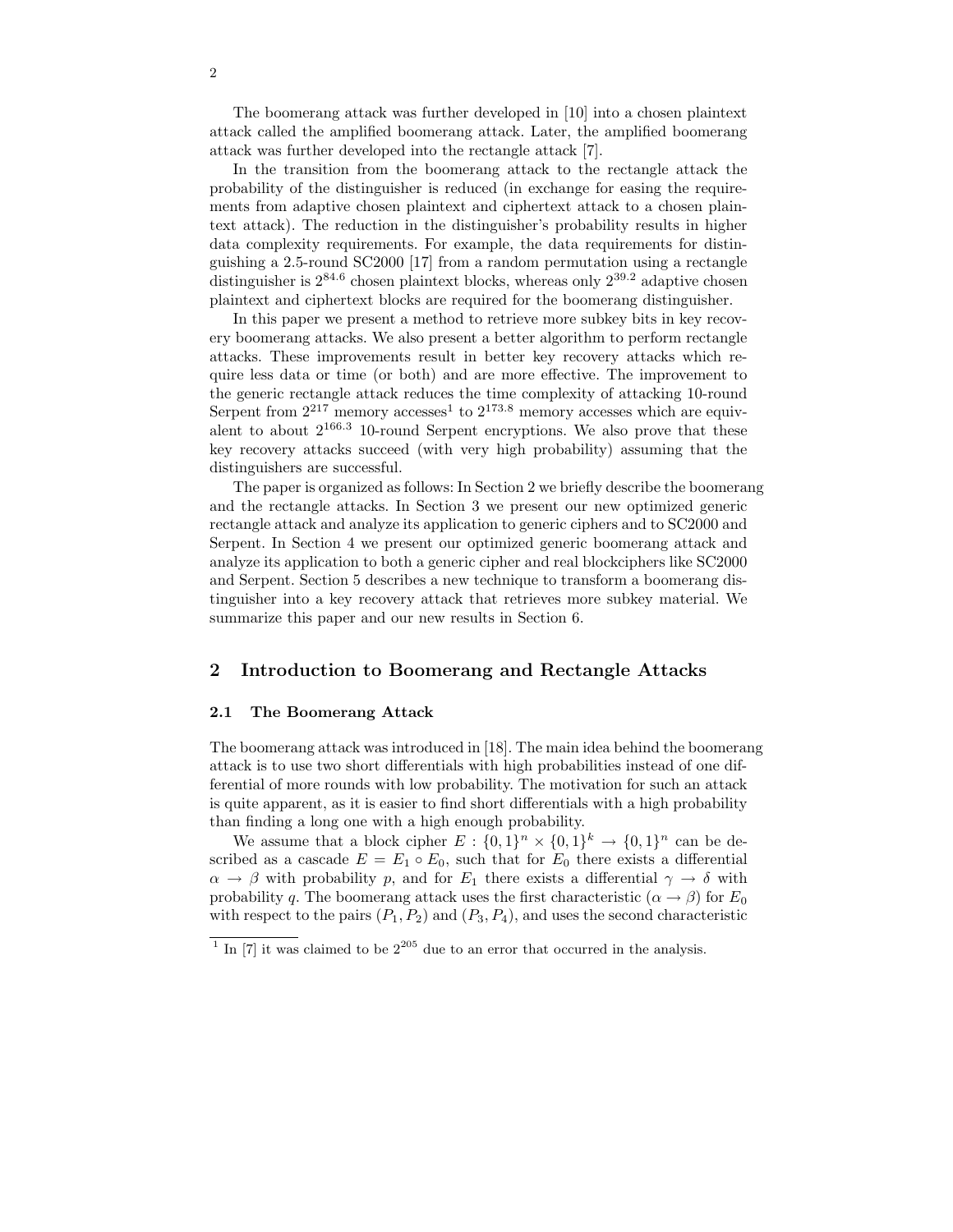$(\gamma \to \delta)$  for  $E_1$  with respect to the pairs  $(C_1, C_3)$  and  $(C_2, C_4)$ . The attack is based on the following boomerang process:

- Ask for the encryption of a pair of plaintexts  $(P_1, P_2)$  such that  $P_1 \oplus P_2 = \alpha$ and denote the corresponding ciphertexts by  $(C_1, C_2)$ .
- Calculate  $C_3 = C_1 \oplus \delta$  and  $C_4 = C_2 \oplus \delta$ , and ask for the decryption of the pair  $(C_3, C_4)$ . Denote the corresponding plaintexts by  $(P_3, P_4)$ .
- Check whether  $P_3 \oplus P_4 = \alpha$ .

We call these steps (encryption, XOR by  $\delta$  and then decryption) a  $\delta$ -shift.

For a random permutation the probability that the last condition is satisfied is  $2^{-n}$ . For E, however, the probability that the pair  $(P_1, P_2)$  is a right pair with respect to the first differential  $(\alpha \rightarrow \beta)$  is p. The probability that both pairs  $(C_1, C_3)$  and  $(C_2, C_4)$  are right pairs with respect to the second differential is  $q^2$ . If all these are right pairs, then they satisfy  $E_1^{-1}(C_3) \oplus E_1^{-1}(C_4) = \beta = E_0(P_3) \oplus$  $E_0(P_4)$ , and thus, with probability p also  $P_3 \oplus P_4 = \alpha$ . Therefore, the probability of this quartet of plaintexts and ciphertexts to satisfy the boomerang conditions is  $(pq)^2$ . Therefore,  $pq > 2^{-n/2}$  must hold for the boomerang distinguisher (and the boomerang key recovery attacks) to work.

The attack can be mounted for all possible  $\beta$ 's and  $\gamma$ 's simultaneously (as long as  $\beta \neq \gamma$ , thus, a right quartet for E is built with probability  $(\hat{p}\hat{q})^2$ , where:

$$
\hat{p} = \sqrt{\sum_{\substack{\beta \\ \alpha \to \beta}} \Pr^2[\alpha \to \beta]} \quad \text{and} \quad \hat{q} = \sqrt{\sum_{\substack{\gamma \\ \gamma \to \delta}} \Pr^2[\gamma \to \delta]}.
$$

We refer the reader to [18, 7] for the complete description and the analysis.

#### 2.2 The Rectangle Attack

Converting adaptive chosen plaintext and ciphertext distinguishers into key recovery attacks pose several difficulties. Unlike the regular known plaintext, chosen plaintext, or chosen ciphertext distinguishers, using the regular methods of [3, 15, 11, 4, 5, 14] to use adaptive chosen plaintext and ciphertext distinguishers in key recovery attacks fail, as these techniques require the ability to directly control either the input or the output of the encryption function.

In [10] the amplified boomerang attack is presented. This is a method for eliminating the need of adaptive chosen plaintexts and ciphertexts. The amplified boomerang attack achieves this goal by encrypting many pairs with input difference  $\alpha$ , and looking for a quartet (pair of pairs) for which,  $C_1 \oplus C_3 = C_2 \oplus C_4 = \delta$ when  $P_1 \oplus P_2 = P_3 \oplus P_4 = \alpha$ . Given the same decomposition of E as before, and the same basic differentials  $\alpha \to \beta, \gamma \to \delta$ , the analysis shows that the probability of a quartet to be a right quartet is  $2^{-(n+1)/2}pq$ .

The reason for the lower probability is that no one can guarantee that the  $\gamma$ difference (in the middle of the encryption; needed for the quartet to be a right boomerang quartet) is achieved. The lower probability makes the additional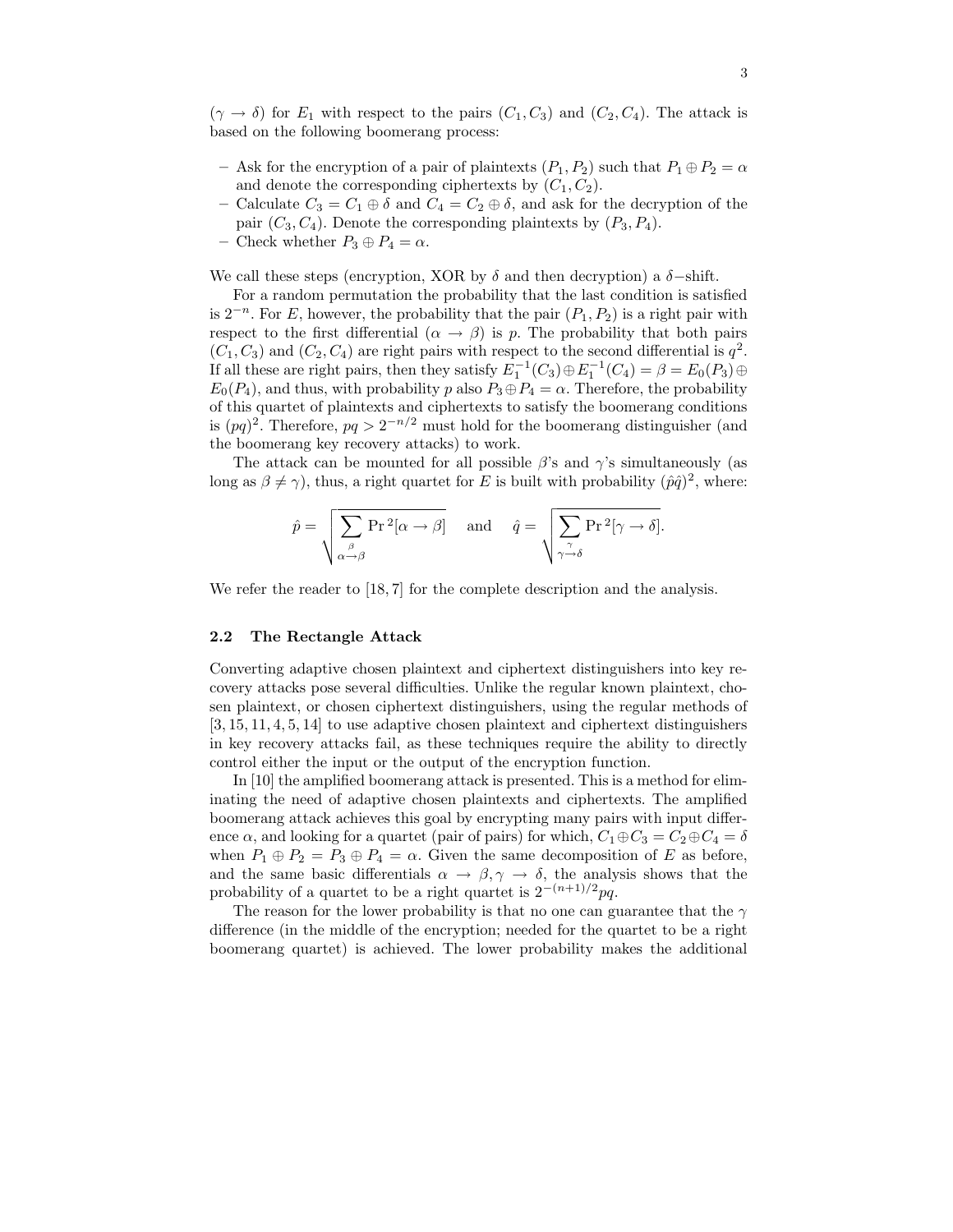problem (already mentioned earlier) of finding and identifying the right quartets even more difficult.

The rectangle attack [7] shows that it is possible to count over all the possible  $\beta$ 's and  $\gamma$ 's, and presents additional improvements over the amplified boomerang attack. The improvements presented in the rectangle attack improve the probability of a quartet to be a right rectangle quartet to  $2^{-n/2} \hat{p} \hat{q}$ <sup>2</sup>

## 3 Improving the Rectangle Attack

The main problem dealt in previous works is the large number of possible quartets. Unlike in the boomerang attack, in which the identification of possible quartets is relatively simple, it is hard to find the right quartets in the rectangle attacks since the attacker encrypts a large number of pairs (or structures) and then has to find the right quartets through analysis of the ciphertexts. As the number of possible quartets is quadratic in the number of pairs<sup>3</sup>, and as the attacker has to test all the quartets, it is evident that the time complexity of the attack is very large.

In this section we present an algorithm which solves the above problem by exploiting the properties of a right quartet, and which tests only a small part of the possible quartets. The new algorithm is presented on a generic cipher with the following parameters: Let  $E$  be a cipher which can be described as a cascade  $E = E_f \circ E_1 \circ E_0 \circ E_b$ , and assume that  $E_0$  and  $E_1$  satisfy the properties of  $E_0$  and  $E_1$  presented in Section 2 (i.e., there exist differentials  $\alpha \to \beta$  with probability p of  $E_0$  and  $\gamma \to \delta$  with probability q of  $E_1$ ). An outline of such an E is presented in Figure 1. We can treat this E as composed of  $E' = E_1 \circ E_0$ (for which we have a distinguisher) surrounded by the additional rounds of  $E_b$ and  $E_f$ . As mentioned in Section 2, for sufficiently high probabilities  $\hat{p}, \hat{q}$ , we can distinguish  $E_1 \circ E_0$  from a random permutation using either a boomerang or a rectangle distinguisher. However, we also like to mount key recovery attacks on the full E.

Recall that the rectangle distinguisher parameters are  $\alpha$ ,  $\delta$ ,  $\hat{p}$ , and  $\hat{q}$ . Given these parameters, the rectangle distinguisher of the cipher  $E' = E_1 \circ E_0$  can easily be constructed.

Before we continue we introduce some additional notations: Let  $X_b$  be the set of all plaintext differences that may cause a difference  $\alpha$  after  $E_b$ . Let  $V_b$  be the space spanned by the values in  $X_b$ . Note that usually  $n - r_b$  bits are set to 0 for all the values in  $V_b$ . Let  $r_b = \log_2|V_b|$  and  $t_b = \log_2|X_b|$  ( $r_b$  and  $t_b$  are not necessarily integers). Let  $m_b$  be the number of subkey bits which enter  $E_b$  and affect the difference of the plaintexts by decrypting pairs whose difference after

 $2$  This is a lower bound for the probability. For further analysis see [7].

<sup>&</sup>lt;sup>3</sup> In the rectangle attack the quartet  $[(x, y), (z, w)]$  differs from the quartet  $[(x, y), (w, z)].$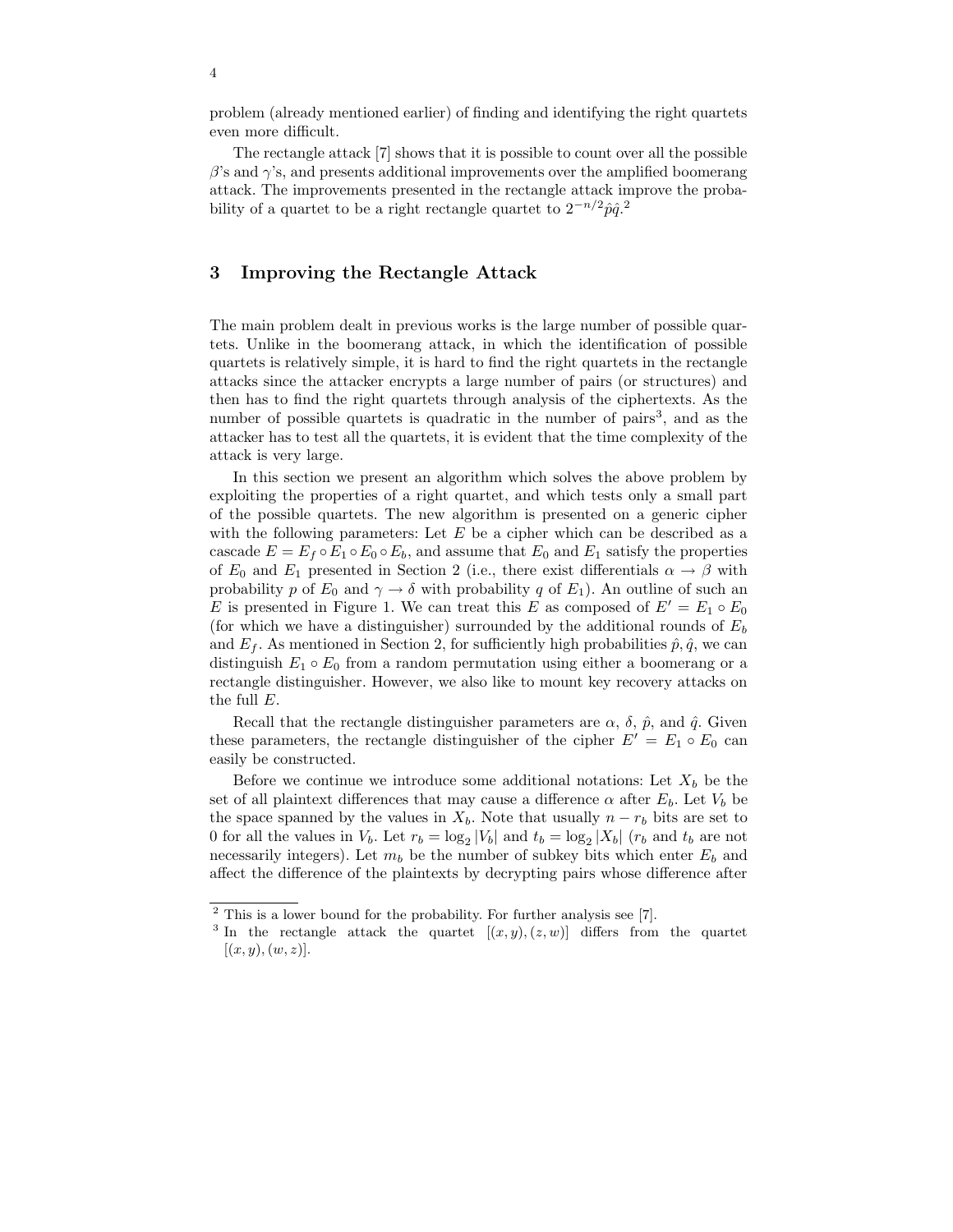

Fig. 1. Outline of  $E$ 

 $E_b$  is  $\alpha$ , or formally

$$
m_b = \left| \left\{ K' \middle| w(K') = 1 \text{ and } \exists K, x : \frac{E_{b_K}^{-1}(x) \oplus E_{b_K}^{-1}(x \oplus \alpha) \neq}{E_{b_{K \oplus K'}}^{-1}(x) \oplus E_{b_{K \oplus K'}}^{-1}(x \oplus \alpha)} \right\} \right|
$$

where  $w(x)$  denotes the hamming weight of x.

Similarly, let  $X_f$  is the set of all ciphertext differences that a difference  $\delta$ before  $E_f$  may cause. Let  $V_f$  denote the space spanned by the values of  $X_f$  and denote  $r_f = \log_2 |V_f|$ . Let  $t_f = \log_2 |X_f|$ . Let  $m_f$  be the number of subkey bits which enter  $E_f$  and affect the difference when encrypting a pair with difference  $\delta$  or formally

$$
m_f = \left| \left\{ K' \middle| w(K') = 1 \text{ and } \exists K, x : \frac{E_{f_K}(x) \oplus E_{f_K}(x \oplus \alpha) \neq}{E_{f_{K \oplus K'}}(x) \oplus E_{f_{K \oplus K'}}(x \oplus \alpha)} \right\} \right|.
$$

We outline all these notations in Figure 2.

Our new algorithm for using rectangle distinguisher in a key recovery attack is as follows:

- 1. Create  $Y = \left[2^{n/2+2-r_b}/\hat{p}\hat{q}\right]$  structures of  $2^{r_b}$  plaintexts each. In each structure choose  $P_0$  randomly and let  $L = P_0 \oplus V_b$  be the set of plaintexts in the structure.
- 2. Initialize an array of  $2^{m_b+m_f}$  counters. Each counter corresponds to a different guess of the  $m_b$  subkey bits of  $E_b$  and the  $m_f$  subkey bits of  $E_f$ .
- 3. Insert the  $N = Y \cdot 2^{r_b}$  ciphertexts into a hash table according to the  $n r_f$ ciphertext bits that are set to 0 in  $V_f$ . If a pair agrees on these  $n - r_f$  bits, check whether the ciphertext difference is in  $X_f$ .
- 4. For each collision  $(C_1, C_2)$  which remains, denote  $C_i$ 's structure by  $S_{C_i}$  and attach to  $C_1$  the index of  $S_{C_2}$  and vice versa.
- 5. In each structure S we search for two ciphertexts  $C_1$  and  $C_2$  which are attached to some other  $S'$ . When we find such a pair we check that the  $P_1 \oplus P_2$  (the corresponding plaintexts) is in  $X_b$ , and check the same for the plaintexts which  $P_1$  and  $P_2$  are related to.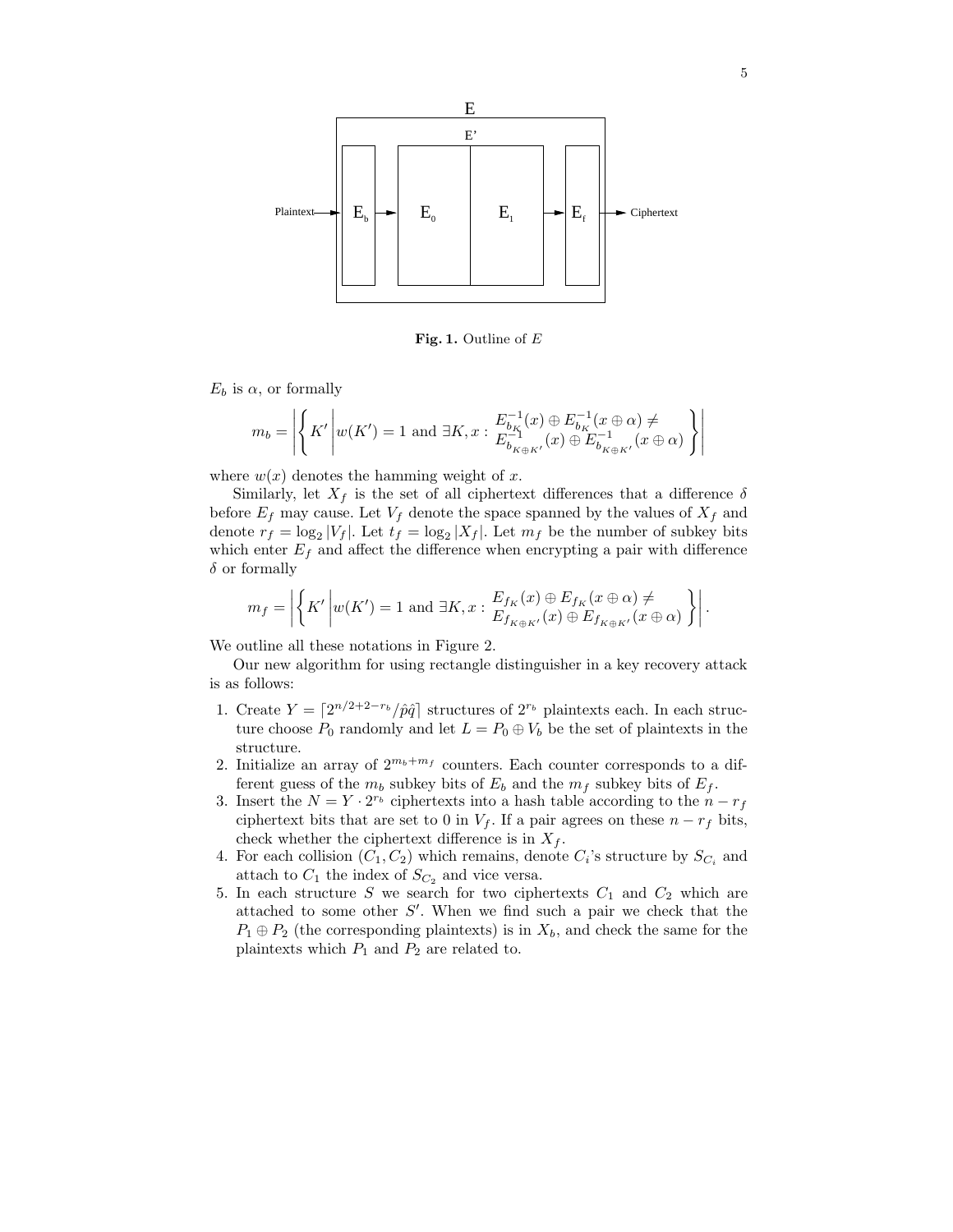

Fig. 2. The Notations Used in This Paper

- 6. For all the quartets which passed the last test denote by  $(P_1, P_2, P_3, P_4)$ the plaintexts of a quartet and by  $(C_1, C_2, C_3, C_4)$  the corresponding ciphertexts. Increment the counters which correspond to all subkeys  $K_b, K_f$ (actually their bits which affect the  $\alpha$  and  $\delta$  differences, respectively) for which  $E_{b_{K_b}}(P_1) \oplus E_{b_{K_b}}(P_2) = E_{b_{K_b}}(P_3) \oplus E_{b_{K_b}}(P_4) = \alpha$  and  $E_{f_{K_f}}^{-1}(C_1) \oplus$  $E_{f_{K_f}}^{-1}(C_3) = E_{f_{K_f}}^{-1}(C_2) \oplus E_{f_{K_f}}^{-1}(C_4) = \delta.$
- 7. Output the subkey with maximal number of hits.

The data complexity of the attack is  $N = 2^{r_b} Y = 2^{r_b} \left[ 2^{n/2+2-r_b} / \hat{p}\hat{q} \right]$  chosen plaintexts. The time complexity of Step 1 (the data collection step) is  $N$ encryptions. The time complexity of Step 2 is  $2^{m_b+m_f}$  memory accesses in a trivial implementation and only one memory access using a more suitable data structures (like B-trees).

Step 3 requires  $N$  memory accesses for the insertion of the ciphertexts into a hash table (indexed by the  $n - r_f$  bits which are set to 0 in  $V_f$ ). The number of colliding pairs is about  $N^2 \cdot 2^{r_f-n}/2$  as there are N plaintexts divided into  $2^{n-r_f}$  bins (each bin correspond to a value of the  $n-r_f$  bits). Note that we not necessarily use all the bins due to large memory requirements (i.e., we can hash only according the first 30 bits set to 0 in  $V_f$ ). For each collision we check whether the difference of the ciphertexts of the colliding pair belongs to  $X_f$ . We keep all the  $2^{t_f}$  values of  $X_f$  in a hash table, and thus, the check requires one memory access for each colliding pair. Out of the  $2^{r_f}$  possible differences for a colliding pair, only  $2^{t_f}$  differences are in  $X_f$  (i.e., can occur in a right quartet), and thus, about  $N^2 \cdot 2^{t_f - n - 1}$  pairs remain. The time complexity of this step is  $N + N^2 \cdot 2^{r_f - n - 1}$  memory accesses on average.

Step 4 requires one memory access for each pair which passes the filtering of Step 3. In a real implementation it is wiser to implement Step 4 as part of Step 3, but we separate these steps for the sake of simpler analysis. As there are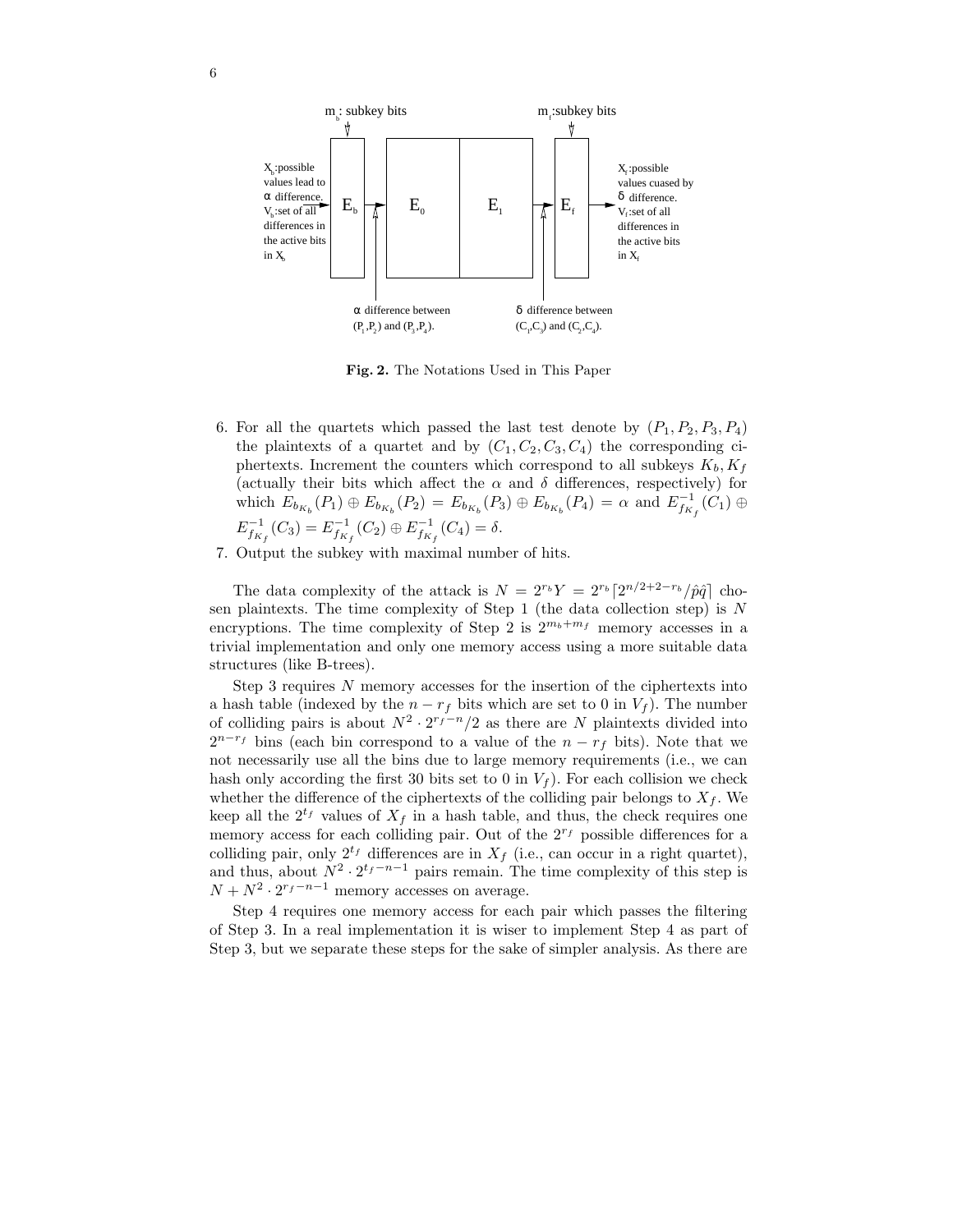$N^2 \cdot 2^{t_f - n - 1}$  such pairs, the time complexity of this step is on average  $N^2 \cdot 2^{t_f - n - 1}$ memory accesses.

Step 5 implements a search for possible quartets. In a right quartet both  $(P_1, P_2)$  and  $(P_3, P_4)$  must satisfy that  $E_b(P_1) \oplus E_b(P_2) = E_b(P_3) \oplus E_b(P_4) = \alpha$ , and thus any right quartet must be combined from some  $P_1, P_2 \in S$  and  $P_3, P_4 \in S$  $\tilde{S}$  where S and  $\tilde{S}$  are two (not necessarily distinct) structures. Moreover, a right quartet satisfies that  $E_f^{-1}(C_1) \oplus E_f^{-1}(C_3) = E_f^{-1}(C_2) \oplus E_f^{-1}(C_4) = \delta$ , and thus  $C_1$  is attached to  $S_{C_3}$  and  $C_2$  is attached to  $S_{C_4}$  and as  $P_3, P_4$  are from the same structure then  $-S_{C_3} = S_{C_4}$ . Therefore, in each structure S we search for colliding attachments, i.e., pairs of ciphertexts in S which are attached to the same (other) structure  $\tilde{S}$ . The  $N^2 \cdot 2^{t_f - n - 1}$  attachments (colliding pairs) are distributed over Y structures, and we get that approximately  $(N \cdot 2^{t_f + r_b - n-1})^2/Y$  possible quartets are suggested in each structure (where a quartet corresponds to a pair of plaintexts from some structure attached to the same structure). We implement the test in the same manner as in Step 3, i.e., keeping a hash table  $H<sub>S</sub>$  for each structure S and inserting each ciphertext C to  $H_{S_C}$  according to the index of the structure attached to C. Denoting the plaintexts of the suggested quartet by  $(P_1, P_2, P_3, P_4)$  and their corresponding ciphertexts by  $(C_1, C_2, C_3, C_4)$ , we first check that  $P_1 \oplus P_2 \in X_b$ . This test requires one memory access for each possible quartet. The probability that the value  $P_1 \oplus P_2$  is in  $X_b$  is  $2^{t_b-r_b}$ . A quartet which fails this test can be discarded immediately. Therefore, out of the  $N^2 \cdot 2^{2t_f + 2r_b - 2n - 2}$  possible quartets only  $N^2 \cdot 2^{2t_f + r_b + t_b - 2n - 2}$  quartets remain. As stated before, this filtering requires one memory accesses for each candidate quartet, thus the algorithm requires  $N^2 \cdot 2^{2t_f + 2r_b - 2n - 2}$  memory accesses. We can discard more quartets by testing whether  $P_3 \oplus P_4 \in X_b$ . In total this step requires  $N^2 \cdot 2^{2t_f + 2r_b - 2n - 2} \cdot (1 + 2^{t_b - r_b})$  memory accesses and about  $N^2 \cdot 2^{2t_f + 2t_b - 2n - 2}$ quartets remain after this step.

In Step 6 we try to deduce the right subkey from the remaining quartets. Recall that a right quartet satisfies  $E_b(P_1) \oplus E_b(P_2) = \alpha = E_b(P_3) \oplus E_b(P_4)$ . Both pairs are encrypted by the same subkey, hence, a right quartet must agree on  $K_b$ (the  $m_b$  subkey bits which enter  $E_b$  and affect the output difference  $\alpha$ ). There are  $2^{t_b}$  possible input differences that lead to  $\alpha$  difference after  $E_b$ , therefore,  $2^{m_b-t_b}$ subkeys on average take one of these values into the difference  $\alpha$ . As each pair suggests  $2^{m_b-t_b}$  subkeys, they agree on average on  $(2^{m_b-t_b})^2/2(2^{m_b}) = 2^{m_b-2t_b-1}$ subkeys for  $E_b$ . We can find these options by keeping in a precomputed table either the possible values for any pair on its own, or for the whole quartet. Repeating the analysis for  $E_f$ ,  $(C_1, C_3)$ , and  $(C_2, C_4)$  we get about  $2^{m_f-2t_f-1}$ subkeys suggestions from each quartet. Thus, each of the remaining quartets suggests  $2^{m_b+m_f-2t_f-2t_b-2}$  possible subkeys. There are  $2^{m_b+m_f}$  possible subkeys and  $N^2 \cdot 2^{2t_f + 2t_b - 2n - 2} \cdot 2^{m_b + m_f - 2t_f - 2b - 2} = N^2 \cdot 2^{m_b + m_f - 2n - 4}$  hits. The expected number of hits for a (wrong) subkey is about  $N^2 \cdot 2^{-2n-4}$ . Since  $N \leq 2^n$  is the number of plaintexts the expected number of hits per wrong subkey is less than  $2^{-4} = 1/16$ , and we can conclude that the attack almost always succeeds in recovering subkey bits (since the number of expected hits for the right subkey is 4), or at least reduces the number of candidates for the right subkey. We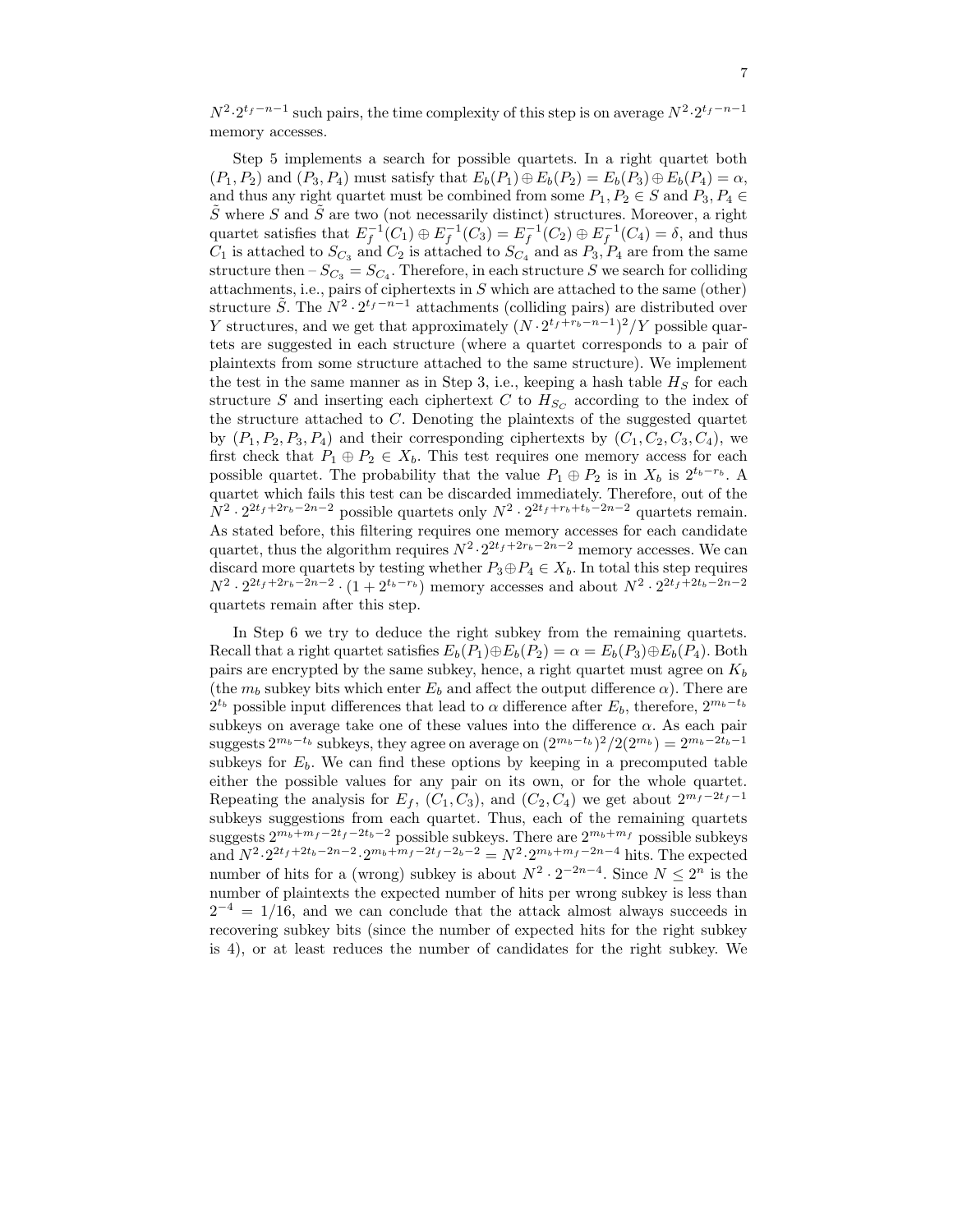can insert the  $2^{m_b-t_b}$  subkeys suggested by  $(P_1, P_2)$  into a hash table, and for each subkey suggested by the pair  $(P_3, P_4)$  we can check whether it was already suggested. Doing the same for  $E_f$  we get that for each quartet we need 3  $\cdot$  $2^{m_b-t_b}+3\cdot 2^{m_f-t_f}$  memory accesses. We can optimize this a little bit by storing in advance a table and a list for each difference in  $X_b$  and save the time of building the hash table. This method saves  $1/3$  of the number of memory accesses. Using this method this step requires about  $N^2 \cdot 2^{2t_f + 2t_b - 2n - 3} \cdot (2^{m_b - 2t_b} - 2^{m_f - 2t_f}) =$  $N^2 \cdot 2^{-2n-3} \cdot (2^{m_b+2t_f} + 2^{m_f+2t_b})$  memory accesses for the entire attack.

Step 7 requires  $2^{m_b+m_f}$  memory accesses using a trivial implementation, which can be reduced to  $1-4$  memory accesses using a more efficient data structure (e.g., B-trees or dynamic hash tables).

Overall, this algorithm requires  $N = 2^{r_b} Y = 2^{r_b} \left[ 2^{n/2+2-r_b} / \hat{p}\hat{q} \right]$  chosen plaintexts, and time complexity of  $N + N^2(2^{r_f - n-1} + 2^{t_f - n} + 2^{2t_f + 2r_b - 2n-2} +$  $2^{m_b+t_b+2t_f-2n-1}+2^{m_f+2t_b+t_f-2n-1}$  memory accesses. The memory complexity is  $N + 2^{t_b} + 2^{t_f} + 2^{m_b + m_f}$ .

Table 1 summarizes the time complexity of each step and the number of plaintexts / pairs / quartets that remain after each step of the algorithm.

|                | Step Short                      | Time                                                          | $#$ Remaining Texts/                      |
|----------------|---------------------------------|---------------------------------------------------------------|-------------------------------------------|
|                | No. Description                 | Complexity                                                    | Pairs/Quartets                            |
|                | Data generation $N$ encryptions |                                                               | $N$ plaintexts                            |
| 2              | Subkey counters' init. 1 MA     |                                                               | No change                                 |
| 3              | First filtering                 | $N + N^2 2^{r_f - n - 1}$ MA                                  | $N^2 \cdot 2^{t_f-n-1}$ pairs             |
| $\overline{4}$ | Suggesting quartets             | $N^2 2^{t_f - n - 1}$ MA                                      | No change                                 |
| 5              | Eliminating quartets            | $N^2 2^{2t_f + 2r_b - 2n - 2}$ MA                             | $N^2 2^{2t_f + \bar{2}t_b - 2n - 2}$ qts. |
| 6              | Subkey detection                | $N^2 2^{t_b+t_f-2n-1} (2^{m_b+t_f}+2^{m_f+t_b})$ MA No change |                                           |
|                | Printing subkey                 | $1-4$ MA                                                      | No change                                 |
| $\mathbf{A}$   | $\mathbf{A}$                    |                                                               |                                           |

MA - Memory Accesses

Table 1. The Rectangle Attack Steps and their Effect

Using this algorithm we can break 3.5-round SC2000, using the following decomposition:  $E_b$  consists of the first S4 layer, the following 1.25 rounds are  $E_0$ , the next 1.25 rounds are  $E_1$ , and the final S4 layer is  $E_f$ . For this decomposition the following properties were presented in [8]:  $r_b = r_f = m_b = m_f = 40, t_b =$  $27, t_f = 27.9, n = 128, \hat{p} = 2^{-8.96}, \hat{q} = 2^{-9.16}$ . Thus, we conclude that the data complexity is  $N = 2^{84.6}$  chosen plaintexts and that the time complexity is  $2^{84.6}$ memory accesses, which slightly improves the results in [8].

We can also break 10-round Serpent using the following decomposition:  $E<sub>b</sub>$ consists of round 0. The following 4 rounds are  $E_0$ , the next 4 rounds are  $E_1$ , and round 9 is  $E_f$ . For this decomposition the following properties are presented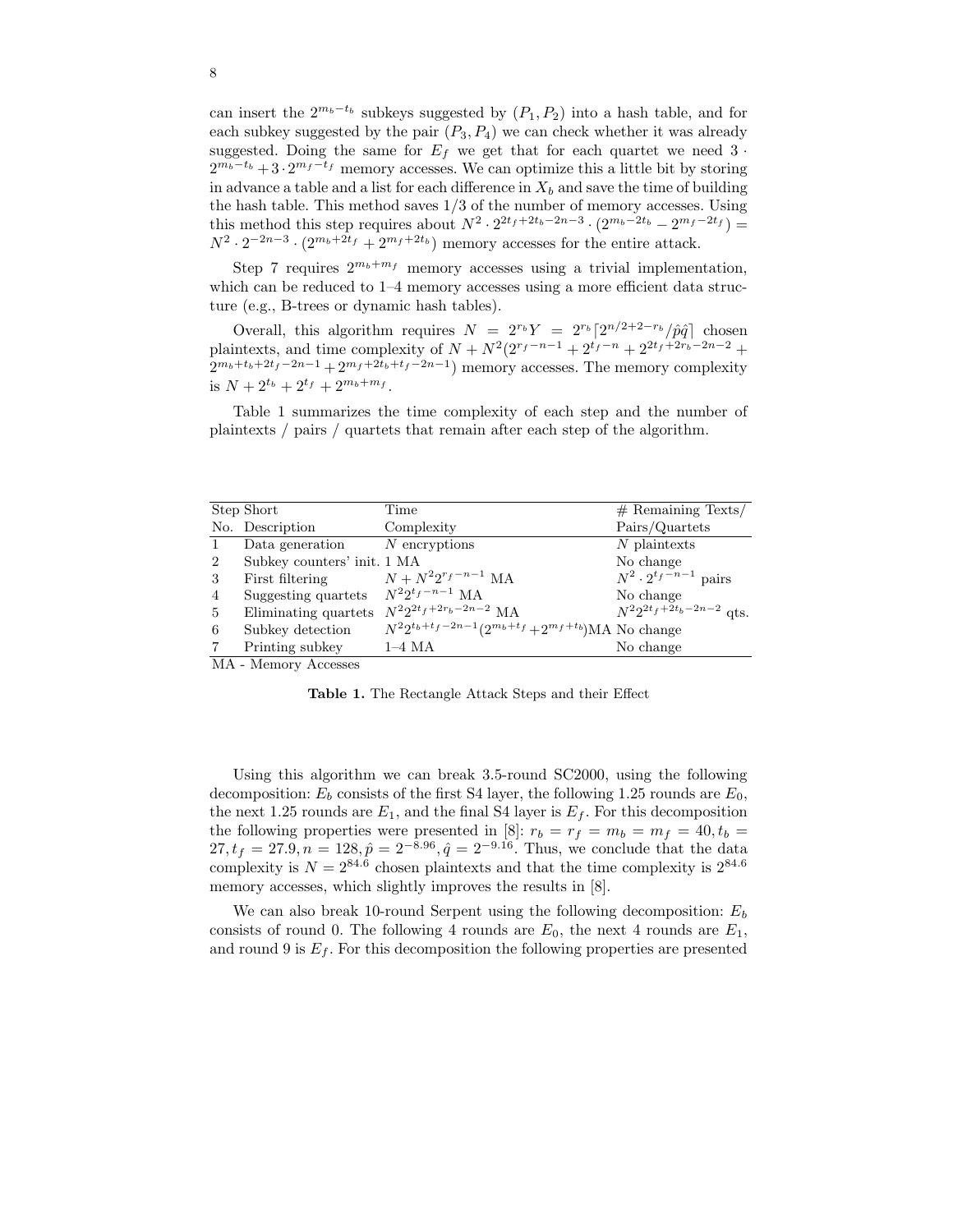in [7]:<sup>4</sup>  $r_b = m_b = 76, r_f = m_f = 20, t_b = 48.85, t_f = 13.6, n = 128, \hat{p} =$  $2^{-25.4}, \hat{q} = 2^{-34.9}$ . Thus, we conclude that the data complexity is  $N = 2^{126.3}$ chosen plaintexts and that the time complexity is  $2^{173.8}$  memory accesses. Note that the time complexity of the attack presented in  $[7]$  is  $2^{217}$  memory accesses using  $2^{196}$  memory cells (or  $2^{219.4}$  memory accesses with  $2^{131.8}$  memory cells).

Note that we can use the above algorithm in several other scenarios. One of them is a chosen ciphertext scenario, where the above algorithm is applied on  $E^{-1} = E_b^{-1} \circ E_0^{-1} \circ E_1^{-1} \circ E_f^{-1}$ . The analysis of this case is the same as before as long as we replace in the above equations all the sub-scripts  $b$  by  $f$  and vice versa.

Sometimes, we might want to attack a cipher E with additional rounds only at one side, i.e., to divide E to  $E = E_1 \circ E_0 \circ E_b$  (or  $E = E_f \circ E_1 \circ E_b$ ). In this case our analysis still holds with  $m_f = r_f = t_f = 0$ .

# 4 A Key Recovery Attack Based on Boomerang Distinguisher

In this section we apply our ideas from the previous section to the boomerang attack. We generalized the results of [18, 8]. Like the rectangle attack, we have found that whenever the boomerang distinguisher succeeds then the key recovery attack also succeeds.

There are various standard techniques to use distinguishers for a key recovery attack [3, 15, 11, 4, 5]. The basic idea is to try all subkeys which affect the difference (or the approximation) before and after the distinguishers (i.e., in  $E_b$  and  $E_f$ ), and to deduce that the correct subkey is the one for which the statistical distinguisher has the best results. However, this basic idea can be very expensive in terms of time and memory complexities. Moreover, due to the adaptive chosen plaintext and ciphertext requirement, using a boomerang distinguisher in a key recovery attack can be done if either  $E_b$  or  $E_f$  is present but not when both exist.

As both boomerang and rectangle distinguishers exploit the same  $\alpha$  and  $\delta$ , we use the same notations of  $E = E_f \circ E_1 \circ E_0 \circ E_b$ ,  $m_b$ ,  $r_b$ ,  $t_b$ ,  $m_f$ ,  $r_f$ , and  $t_f$ as in the earlier sections.

The generic boomerang attack on  $E = E_1 \circ E_0 \circ E_b$  is as follows:

- 1. Initialize an array of  $2^{m_b}$  counters. Each counter corresponds to a different guess of the  $m_b$  subkey bits of  $E_b$ .
- 2. Generate a structure F of plaintexts, choose  $P_0$  randomly and let  $F = P_0 \oplus V_b$ be the set of plaintexts in the structure.
- 3. Ask for the encryption of  $F$  and denote the set of ciphertexts by  $G$ .
- 4. For each ciphertext  $c \in G$  compute  $c' = c \oplus \delta$ , and define the set  $H =$  ${c \oplus \delta | c \in G}.$
- 5. Ask for the decryption of  $H$ , and denote the plaintexts set by  $I$ .

<sup>&</sup>lt;sup>4</sup> As stated earlier, in [7] it was mistakenly claimed that  $t_b = 64$ . We use the correct value of 76, and derive the correct time complexity.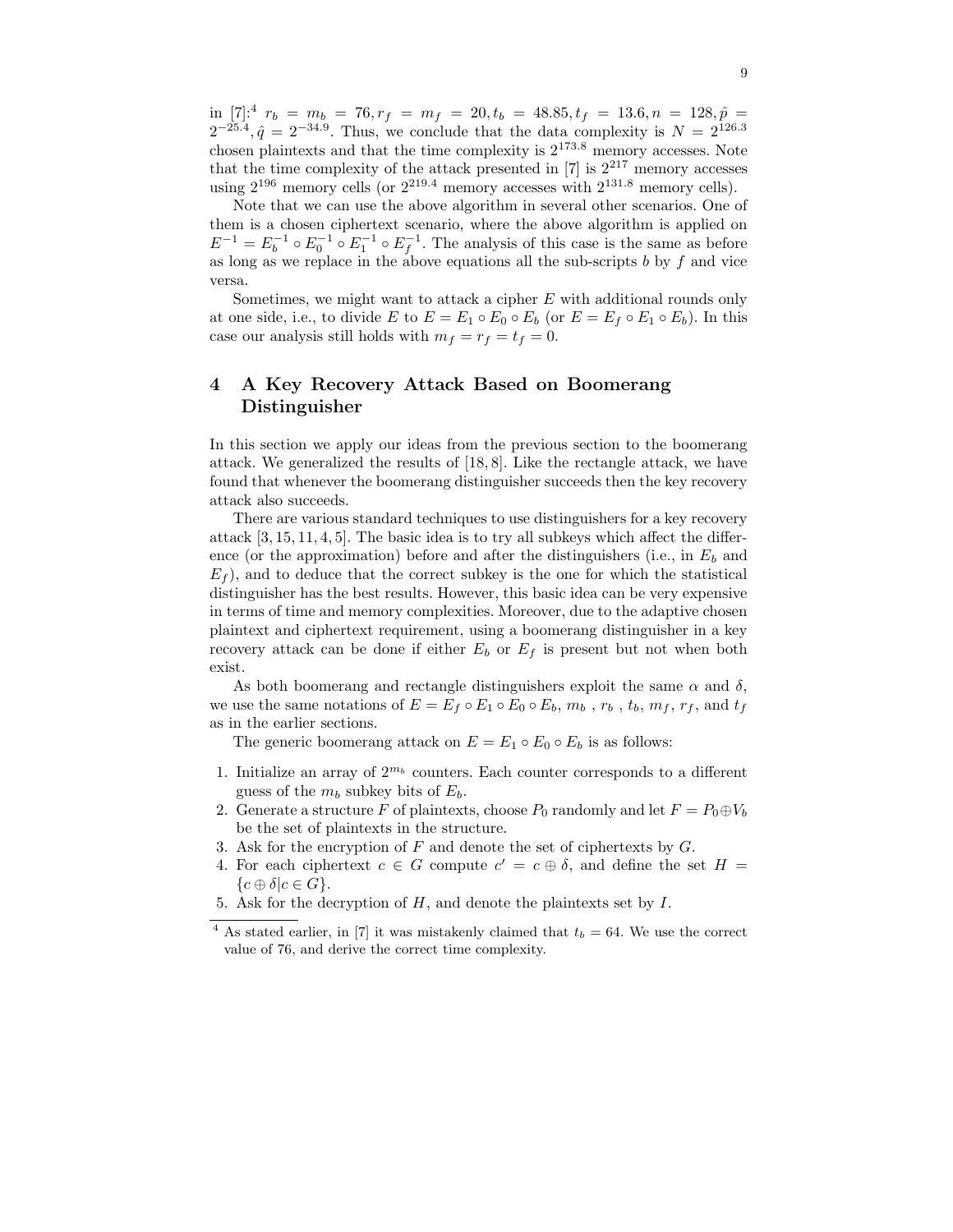- 6. Insert all the plaintexts in I into a hash table according to the  $n-r_b$  plaintext bits which are set to 0 in  $V_b$ .
- 7. In case of a collision of plaintexts in the hash table:
	- (a) Denote the plaintexts which collide in the hash table by  $(P_3, P_4)$ , and test whether  $P_3 \oplus P_4 \in X_b$ . If this condition is satisfied denote the plaintexts from F which correspond to  $(P_3, P_4)$  by  $(P_1, P_2)$ . Test whether  $P_1 \oplus P_2 \in X_b$ . If any of the tests fails, discard this quartet.
	- (b) For a quartet  $(P_1, P_2, P_3, P_4)$  which passes the above filtering we check all possible  $K_b$  which enter  $E_b$  (actually its bits which affect the  $\alpha$ ) and increment the counters which correspond to the subkeys for which  $E_{b_{K_b}}(P_1) \oplus E_{b_{K_b}}(P_2) = E_{b_{K_b}}(P_3) \oplus E_{b_{K_b}}(P_4) = \alpha.$
- 8. Repeat Steps 2–7 until a subkey is suggested 4 times.

Steps 2–5 perform a  $\delta$ -shift on structures (and not on the pairs directly).

From the analysis in [18] and the properties of the algorithm it is evident that the data complexity of the attack is about  $8(\hat{p}\hat{q})^{-2}$ . However, we generate at least  $2^{r_b+1}$  plaintexts and ciphertexts, and thus the data complexity of the attack is  $N = \max\{2^{r_b+1}, 8(\hat{p}\hat{q})^{-2}\}.$ 

The time complexity of Step 1 is equivalent to  $2^{m_b}$  memory accesses. However, we can keep the counters in more efficient data structures (like B-trees, or dynamic hash tables) for which Step 1 takes only one memory access.

In steps 2–5 we encrypt  $N/2$  plaintexts, compute  $N/2$  XOR operations and decrypt  $N/2$  ciphertexts. Thus, the total time complexity of Steps 2–5 for the whole attack is  $N$  encryptions/decryptions.

Repeating the analysis from the previous section, we restrict our attention to time complexity analysis for each  $F$  independently of other  $F$ 's, as each execution of Steps 6–7 for a given structure is independent of the execution of these steps for other structures.

As we insert the plaintexts into a hash tables, each plaintext in  $I$  requires one memory access. Thus, the time complexity of Step 6 is  $2^{r_b}$  memory accesses per structure, and therefore  $N/2$  memory accesses for the entire attack.

Repeating the analysis from the previous section (with the relevant minor changes), we get that Step 7 for each structure I (and therefore, for each  $F$ ) requires about  $2^{3r_b-n-1}$  memory accesses. For the entire  $N/2^{r_b+1}$  structures this step requires  $2^{3r_b-n-1} \cdot N/2^{r_b+1} = N \cdot 2^{2r_b-n-1}$  memory accesses.

Using the same arguing about right quartets (as in right quartet both  $(P_1, P_2)$ ) and  $(P_3, P_4)$  have an  $\alpha$  difference after  $E_b$ ), we get that each pair suggests  $2^{m_b-t_b}$ subkeys, and both pairs agree on  $(2^{m_b-t_b})^2/2(2^{m_b}) = 2^{m_b-2t_b-1}$  subkeys for  $E_b$ on average. Hence, the expected number of memory accesses in Step 7(b) is  $2^{t_b+m_b+r_b-n}$  for each structure. We conclude that the total time complexity of Step 7(b) is expected to be  $N \cdot 2^{t_b+m_b-n-1}$  memory accesses for the whole attack.

Each structure F induces about  $2^{2t_b+r_b-n-1} \cdot 2^{m_b-2t_b-1} = 2^{r_b+m_b-n-2}$  subkey hits. As there are  $N/2^{r_b+1}$  structures, the total number of subkey hits is expected to be  $N \cdot 2^{m_b - n - 3}$ , which are distributed over  $2^{m_b}$  subkeys. Thus, the expected number of hits for each subkey is  $N \cdot 2^{-n-3}$ . As  $N \leq 2^n$ , the expected number of hits for a wrong subkey is less then 1/8 while the right subkey is expected to

10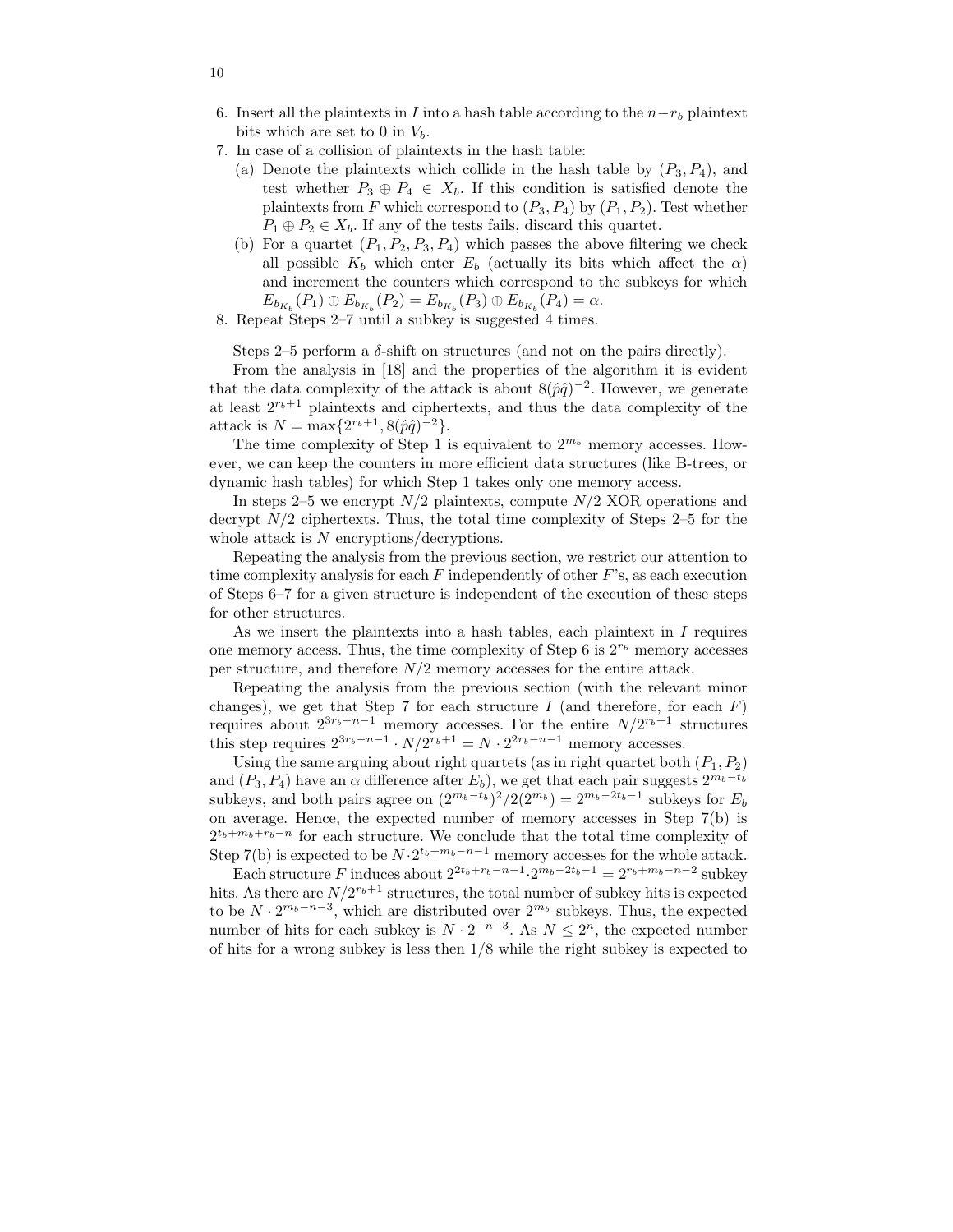get 4 hits. This is sufficient for either recovering the right subkey, or to reduce the subkey candidates space by a very large factor.

In Step 8 we check whether one of the counters has the value of 4 (or more). This has to be done whenever we finish Step  $7(b)$  for some F. We can implement this step as part of Step 7(b). Whenever a counter is increased we check that it has not exceeded 4. However, this method results in enlarging the time of Step 7(b). Using more appropriate data structures, we can perform the check once whenever we replace the  $F$  structure we work with. This yields a time complexity of  $N/2^{r_b+1}$  memory accesses.

We conclude that the attack requires  $N = \max\{2^{r_b+1}, 8(\hat{p}\hat{q})^{-2}\}\$ adaptive chosen plaintexts and ciphertexts and time complexity of about  $N(1+2^{2r_b-n-2}+$  $2^{t_b+m_b-n-1}$ ) memory accesses.

Table 2 summarizes the time complexity of each step and the number of plaintexts / pairs / quartets that remain after each step of the algorithm.

|   | Step Short                         | Time                                   | $#$ of Remaining Plaintexts/        |
|---|------------------------------------|----------------------------------------|-------------------------------------|
|   |                                    |                                        |                                     |
|   | No. Description                    | Complexity                             | Pairs/Quartets                      |
|   | Subkey counters' init.             | 1 MA                                   |                                     |
|   | $2+3$ Data generation              | $N/2$ encryptions                      | $N/2$ plaintexts                    |
| 4 | Data generation                    | $N/2$ MA                               | No change                           |
| 5 | Data generation                    | $N/2$ decryptions                      | $N$ plaintexts                      |
| 6 | Finding possible quartets $N/2$ MA |                                        | $N \cdot 2^{2r_b - n - 2}$ quartets |
|   | $7(a)$ Eliminating quartets        | $N \cdot 2^{2r_b - n - 2}$ MA          | $N \cdot 2^{2t_b - n - 2}$ quartets |
|   | 7(b) Subkey detection              | $N \cdot 2^{r_b+m_b-n-1}$ MA No change |                                     |
| 8 | Printing subkey                    | $N/2^{r_b+1}$ MA                       | No change                           |
|   | $\cdots$ $\cdots$                  |                                        |                                     |

MA - Memory Accesses

Table 2. The Basic Boomerang Attack Steps and their Effect

Using this algorithm, we can break 3-round SC2000, using the following decomposition:  $E_b$  consists of the first S4 layer, the following 1.25 rounds are  $E_0$ and the next 1.25 rounds are  $E_1$ . For this decomposition the following properties were presented in [8]:  $r_b = m_b = 40, t_b = 27, n = 128, \hat{p} = 2^{-8.96}, \hat{q} = 2^{-9.16}.$ Thus, we conclude that the data complexity of the attack is  $N = 2^{41}$  adaptive chosen plaintexts and ciphertexts. The time complexity of the attack is about  $2^{41}$  memory accesses.

We attack 9-round Serpent, using this algorithm and the following decomposition:  $E_b$  consists of round 0, the following 4 rounds are  $E_0$ , and the next 4 rounds are  $E_1$ . For this decomposition the following properties were presented in [7]:  $r_b = m_b = 76$ ,  $t_b = 48.85$ ,  $n = 128$ ,  $\hat{p} = 2^{-25.4}$ ,  $\hat{q} = 2^{-34.9}$ . The data complexity of the attack is  $N = 2^{123.6}$  adaptive chosen plaintexts and ciphertexts, with time complexity of  $2^{147.2}$  memory accesses. We can also attack rounds  $1-9$ of Serpent using the decomposition used in the previous section. In this attack we are attacking rounds 9–1 (i.e., the attack is on  $E_0^{-1} \circ E_1^{-1} \circ E_f^{-1}$ ). For this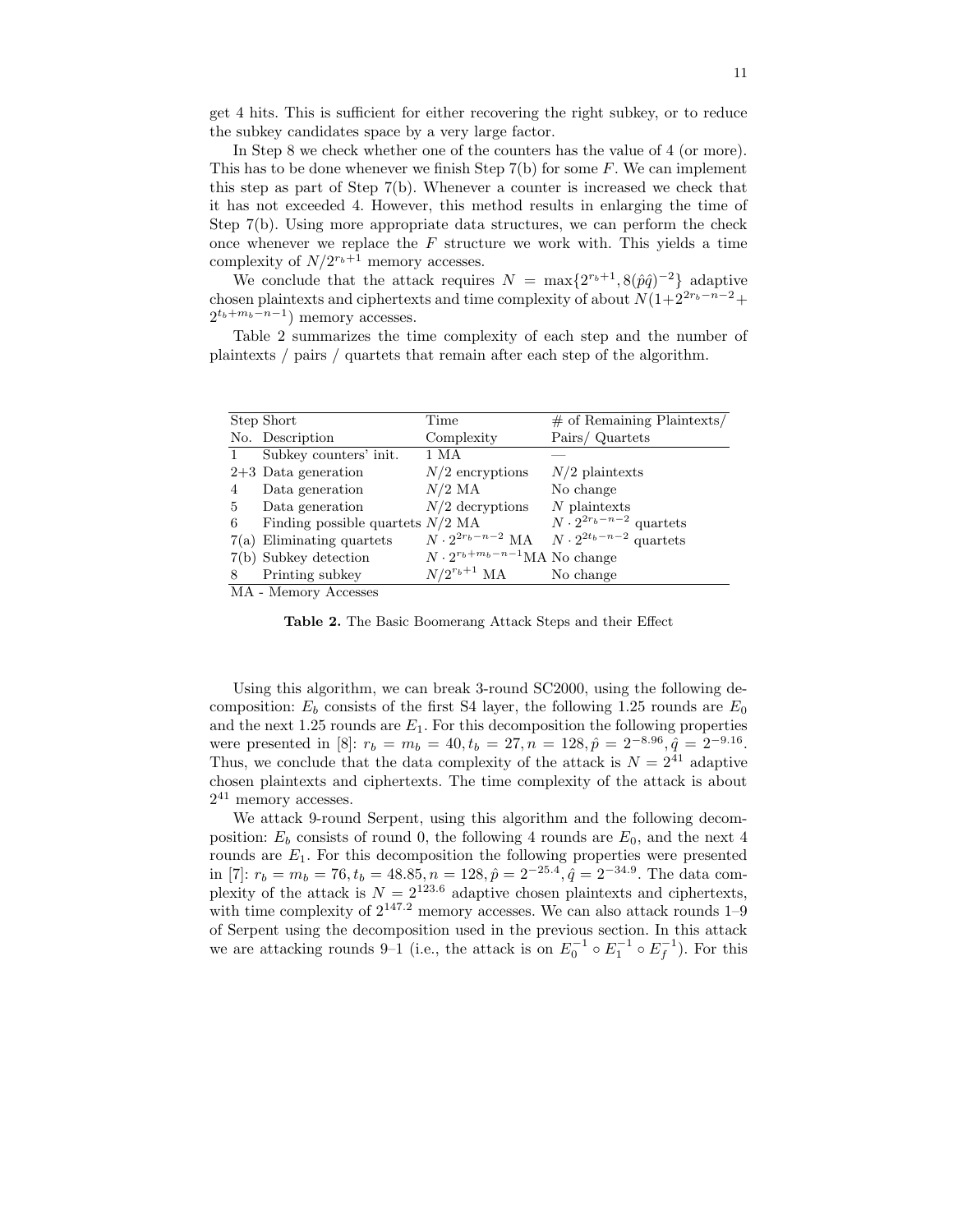decomposition we get:  $r_f = m_f = 20, t_f = 13.6, n = 128, \hat{p} = 2^{-25.4}, \hat{q} = 2^{-34.9}.$ Obviously the data complexity does not change, as we use the same underlying distinguisher. However, the time complexity of this attack drops to 2 123.6 memory accesses (instead of  $2^{147.2}$ ).

# 5 Enhancing the Boomerang Attack

In this section we present a new method to use the boomerang attack with both  $E_b$  and  $E_f$ . Recall that the main step of the boomerang attack is the  $\delta$ -shift (encryption of each plaintext, XORing of the corresponding ciphertext with  $\delta$ , and decryption of the outcome). Our method uses a generalization of the  $\delta$ -shift.

The new algorithm to attack  $E_f \circ E_1 \circ E_0 \circ E_b$  is as follows:

- 1. Initialize an array of  $2^{m_b+m_f}$  counters. Each counter corresponds to a different guess of the  $m_b$  subkey bits of  $E_b$  and the  $m_f$  bits of  $E_f$ .
- 2. Generate a structure F of plaintexts, choose  $P_0$  randomly and let  $F = P_0 \oplus V_b$ be the set of plaintexts in the structure.
- 3. Ask for the encryption of  $F$  and denote the set of ciphertexts by  $G$ .
- 4. For each  $c \in G$  and  $\epsilon \in X_f$  compute  $c' = c \oplus \epsilon$ , and define the set  $H =$  ${c \oplus \epsilon | c \in G \text{ and } \epsilon \in X_f}.$
- 5. Ask for the decryption of  $H$ , and denote the plaintexts set by  $I$ .
- 6. Insert all the plaintexts in I into a hash table according to the  $n-r_b$  plaintext bits which are set to 0 in  $V_b$ .
- 7. In case of a collision of plaintexts in the hash table:
	- (a) Denote the plaintexts which collide in the hash table by  $(P_3, P_4)$ , and test whether  $P_3 \oplus P_4 \in X_b$ . If this condition is satisfied denote the plaintexts from F which correspond to  $(P_3, P_4)$  by  $(P_1, P_2)$ . Test whether  $P_1 \oplus P_2 \in X_b$ . If any of the tests fails, discard this quartet.
	- (b) For a quartet  $(P_1, P_2, P_3, P_4)$  which passes the above filtering we obtain from a precomputed table the possible values for the  $m_b$  subkey bits which enter  $E_b$  and affect the  $\alpha$  difference. We also obtain from a precomputed table the possible values for the  $m_f$  subkey bits which enter  $E_f$  and affect the  $\delta$  difference. The specific implementation aspects of this step are described later on. We increment counters which correspond to subkeys  $K_b, K_f$  for which  $E_{b_{K_b}}(P_1) \oplus E_{b_{K_b}}(P_2) = E_{b_{K_b}}(P_3) \oplus E_{b_{K_b}}(P_4) = \alpha$ and  $E_{f_{K_f}}^{-1}(C_1) \oplus E_{f_{K_f}}^{-1}(C_3) = E_{f_{K_f}}^{-1}(C_2) \oplus E_{f_{K_f}}^{-1}(C_4) = \delta.$
- 8. Repeat Steps 2–7 until a subkey is suggested 4 times.

We call Steps 2–5 an  $\epsilon$ -shift as each plaintext is encrypted, then shifted by all possible  $\epsilon$ 's and the values of the shifted ciphertexts are decrypted.

The time complexity of Step 1 is equivalent to  $2^{m_b+m_f}$  memory accesses. However, we can keep the counters in a more efficient data structures (like Btrees, or dynamic hash tables), for which Step 1 takes only one memory access.

Each  $F$  induces a set of  $2^{r_b}$  ciphertexts in  $G$ , and each ciphertext is shifted by  $2^{t_f}$  possible values, hence  $|H| = |I| = 2^{r_b+t_f}$ . Even though we expand the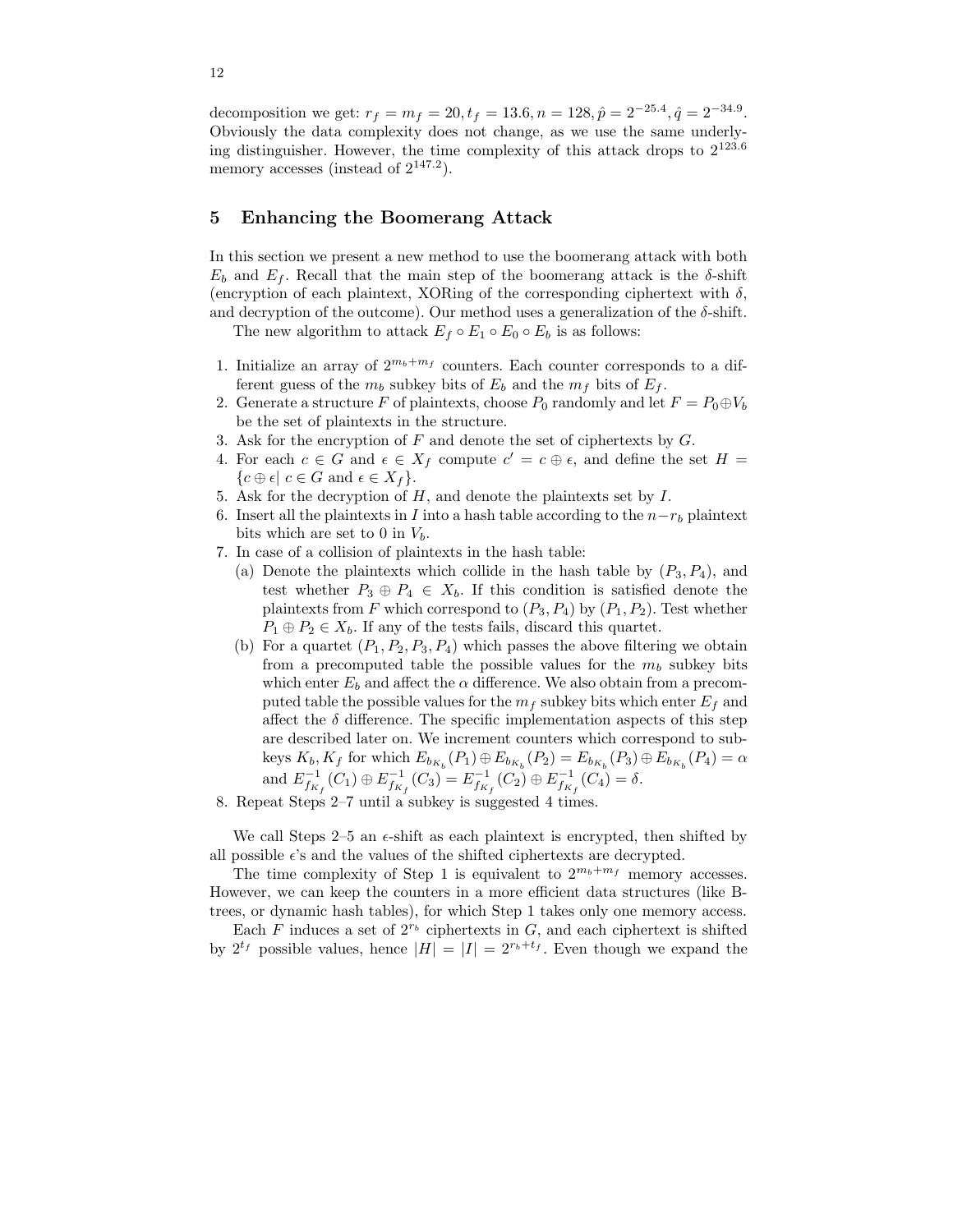number of possible quartets (by multiplying the size of I by  $2^{t_f}$ ), the number of right quartets does not change. Hence, we still need about  $\left[8(\hat{p}\hat{q})^{-2}/2^{r_b+1}\right]$ structures.

The data complexity of the attack is  $N = 2^{r_b + t_f} \cdot \left[ 8(\hat{p}\hat{q})^{-2} / 2^{r_b + 1} \right]$ . However, we might get that  $N > 2<sup>n</sup>$ . We can implement these cases in one of two ways. The first way is to ask for the encryption/decryption  $N$  (not necessarily different) oracle queries. The second way to implement this is to store the already encrypted/decrypted values in a table, and test for each encryption/decryption if it is already in the table, in order to save most of the encryptions/decryptions. This way the attack requires  $2<sup>n</sup>$  known plaintexts and N memory accesses.

Like in the previous section we perform the time complexity analysis for each F independently of other F's, as each execution of Steps  $6-7$  for a given structure is independent of the execution of these steps for some other structure.

Like in the previous section, Step 6 inserts into a hash table the plaintexts. Thus, the time complexity of Step 6 is  $2^{r_b+t_f}$  memory accesses per structure, and N memory accesses in total.

Since each collision in the hash table of Step 6 suggests a quartet, we have in this step about  $2^{3r_b+2t_f-n-1}$  memory accesses for each structure F, and the expected number of remaining quartets is  $2^{3r_b+2t_f-n-1} \cdot (2^{t_b-r_b})^2 = 2^{2t_b+r_b+2t_f-n-1}$ . Since there are  $N/2^{r_b+t_f}$  structures we conclude that for the whole attack this step requires about  $N \cdot 2^{2r_b + t_f - n - 1}$  memory accesses.

We recover subkey material both in  $E_b$  and  $E_f$ . By repeating the analysis from Section 3, each remaining quartet suggests  $2^{m_b+m_f-2t_b-2t_f-2}$  subkeys for  $E_b$  and  $E_f$ , and thus, we get  $2^{r_b+m_b+m_f-n-3}$  hits (on average) from each structure and  $N \cdot 2^{m_b+m_f-n-t_f-3}$  subkey hits in total. We conclude that Step 7(b) requires  $N \cdot 2^{t_b+t_f-n-1} \cdot (2^{m_b+t_f} + 2^{m_f+t_b})$  memory accesses for the whole attack.

As there are about  $N \cdot 2^{m_b+m_f-t_f-n-3}$  subkey hits in total, the expected number of hits per subkey is about  $N \cdot 2^{-t_f - n - 3}$ . Note that N might be bigger than  $2^n$  but on the same time,  $N \leq 2^{n+t_f}$  (as we take at most  $2^n$  ciphertexts and shift them by  $2^{t_f}$  values). We again find that the number of hits per wrong subkey is  $\leq 1/8$ .

In Step 8 we check whether one of the counters has the value of 4 (or more). Using the same methods as in the previous section, we can use more appropriate data structures which reduce the time complexity of this step to 1 memory accesses for each F, and for the entire attack  $N/2^{r_b+t_f}$  memory accesses.

The data complexity of the attack is  $N = 2^{r_b + t_f} \cdot \left[ 8(\hat{p}\hat{q})^2 / 2^{r_b + 1} \right]$  adaptive chosen plaintexts and ciphertexts (and as stated earlier if  $N > 2<sup>n</sup>$  we can replace it by  $2^n$  known plaintexts using a table of size  $2^n$ ). The expected time complexity of the attack is  $N(2+2^{2r_b+t_f-n-1}+2^{m_b+t_b+2t_f-n-1}+2^{m_f+2t_b+t_f-n-1})$  memory accesses. The memory complexity of the attack is  $2^{m_b+m_f} + 2^{r_b+t_f}$ .

Table 3 summarizes the time complexity of each step and the number of plaintexts / pairs / quartets that remain after each step of the algorithm.

We use the same decomposition of 3.5-round SC2000 as in Section 3. For this decomposition the following properties were presented in [8]:  $r_b = r_f = m_b$  =  $m_f = 40, t_b = 27, t_f = 27.9, n = 128, \hat{p} = 2^{-8.96}, \hat{q} = 2^{-9.16}$ . Hence, the data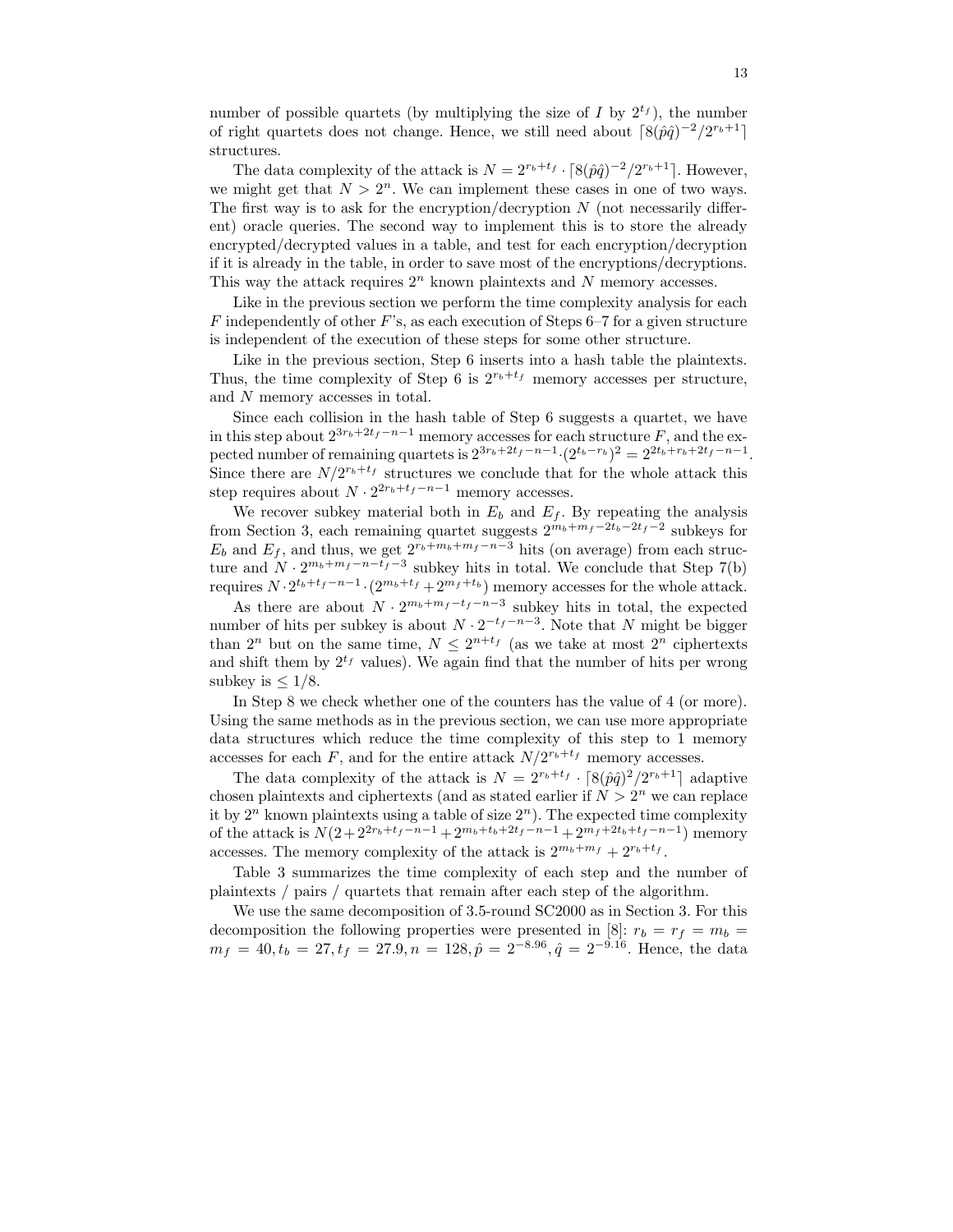|    | Step Short                     | Time                                                     | $#$ Remaining Texts/                                   |
|----|--------------------------------|----------------------------------------------------------|--------------------------------------------------------|
|    | No. Description                | Complexity                                               | Pairs/ Quartets                                        |
|    | Subkey counters' init.         | 1 MA                                                     |                                                        |
|    | $2+3$ Data generation          | $N/2^{t_f}$ encryptions                                  | $N/2^{t_f}$ plaintexts                                 |
| 4  | Data generation                | $N$ MA                                                   | No change                                              |
| 5  | Data generation                | $N$ decryptions                                          | $N$ Plaintexts                                         |
| 6  | Eliminating wrong pairs $N$ MA |                                                          | $N2^{2r_b+2t_f-n-2}$ qts.<br>$N2^{2t_b+2t_f-n-2}$ qts. |
|    | $7(a)$ Eliminating quartets    | $N2^{2r_b + t_f - n - 1}$ MA                             |                                                        |
|    | 7(b) Subkey detection          | $N2^{t_b+t_f-n-2}(2^{m_b+t_f}+2^{m_f+t_b})$ MA No change |                                                        |
| -8 | Printing subkey                | $N/2^{r_b+t_f}$ MA                                       | No change                                              |
|    | MA - Memory Accesses           |                                                          |                                                        |

Table 3. The Steps of the Improved Boomerang Attack and Their Effect

complexity of the attack is 2 <sup>67</sup>.<sup>9</sup> adaptive chosen plaintexts and ciphertexts (this complexity can be reduced to  $2^{67}$  by attacking  $E^{-1}$ ). The attack requires  $2^{67.9}$ memory cells (when we attack  $E^{-1}$  it requires only  $2^{67}$  memory cells). The time complexity of the attack is  $2^{68.9}$  memory accesses (the attack on  $E^{-1}$  requires 2 <sup>68</sup> memory accesses).

We also use the same decomposition of 10-round Serpent like in Section 3. For this decomposition the following properties were presented in [7]:  $r_b = m_b =$  $76, r_f = m_f = 20, t_b = 48.85, t_f = 13.6, n = 128, \hat{p} = 2^{-25.4}, \hat{q} = 2^{-34.9}.$  The data complexity of the attack is  $N = 2^{123.6 + 13.6} = 2^{137.2}$ . As mentioned before, we can either treat this as  $2^{137.2}$  queries to the encryption/decryption oracle (of course not distinct queries) or we can just ask the encryption/decryption of any plaintext/ciphertext we need, and store it in a table. The attack requires  $2^{173.8}$ memory accesses.

#### 6 Summary

This paper presents several contributions. The first contribution is an improved generic rectangle attack. The improved attack algorithm can attack 10-round Serpent with data complexity of  $2^{126.3}$  chosen plaintexts and time complexity of 2 <sup>173</sup>.<sup>8</sup> memory accesses. This new result enables attacking 10-round Serpent with 192-bit subkeys. We also have shown that the algorithm is very successful and almost always reduces the number of candidate subkeys.

The second contribution is a generic boomerang key recovery attack. The attack uses similar techniques as in the rectangle key recovery attack and the result is an efficient algorithm for retrieving subkey material. In the analysis of this attack we found out that this attack also almost always succeeds.

The third contribution is extending the generic boomerang key recovery attack to attack more rounds. This contribution allows for the boomerang attack to attack as many rounds as the rectangle attack despite its adaptive chosen plaintext and ciphertext nature. This allows to attack 10-round Serpent with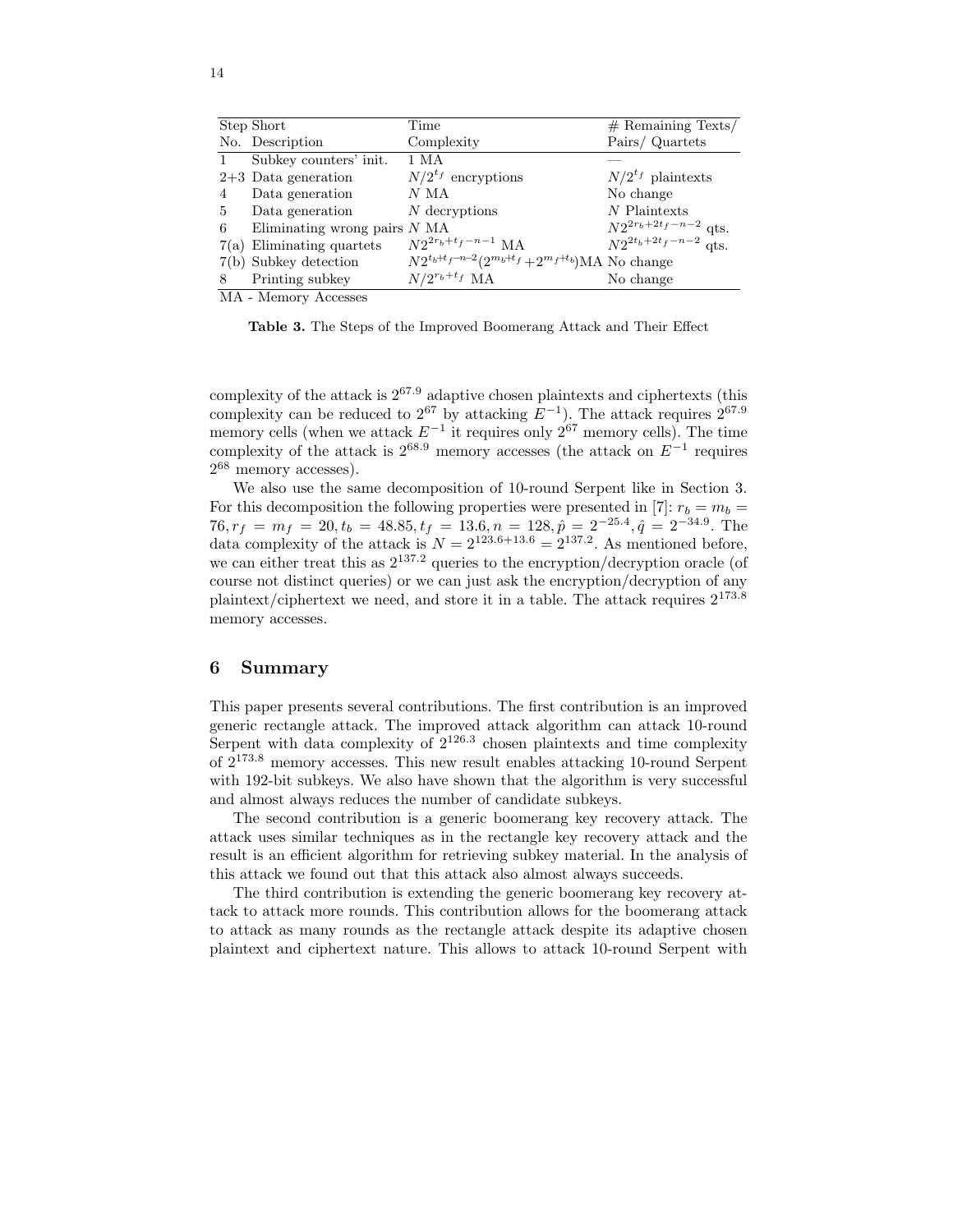the enhanced boomerang attack using  $2^{137.2}$  adaptive chosen plaintexts and ciphertexts (or  $2^{128}$  known plaintexts), and  $2^{173.8}$  memory accesses.

In Table 4 we compare the requirements of the generic attacks, and in Table 5 we present our new results on Serpent and SC2000. For comparison, we also include the previous boomerang and rectangle results and the best known attacks against these ciphers.

| Attack           | Rectangle                                                                                                  | Boomerang                 | Enhanced                                              |  |
|------------------|------------------------------------------------------------------------------------------------------------|---------------------------|-------------------------------------------------------|--|
|                  | (Section 3)                                                                                                | (Section 4)               | Boomerang (Section 5)                                 |  |
| Cipher's parts   | $E_f \circ E_1 \circ E_0 \circ E_b$                                                                        | $E_1 \circ E_0 \circ E_b$ | $E_f \circ E_1 \circ E_0 \circ E_b$                   |  |
| being attacked   |                                                                                                            |                           |                                                       |  |
| Type of          | Chosen Plaintext                                                                                           | Adaptive Chosen           | Adaptive Chosen                                       |  |
| Attack           |                                                                                                            |                           | Plaintext and Ciphert. Plaint. and Ciphertext         |  |
| Data.            | $\max\{2^{r_b}, 2^{n/2+2}/\hat{p}\hat{q}\}\max\{8(\hat{p}\hat{q})^{-2}, 2^{r_b}\}\$                        |                           | $2^{t_f}$ max $\{2^{r_b}, 8(\hat{p}\hat{q})^{-2}\}$   |  |
| Complexity $(N)$ |                                                                                                            |                           |                                                       |  |
| Memory           | $\frac{N^2(2^{r_f-n-1}+2^{t_f-n} N(1+2^{2r_b-n-2}+2^{2t_f+2r_b-2n-2} N(1+2^{2r_b-n-1}))}{2^{t_b+m_b-n-1}}$ |                           | $\frac{N(2+2^{2r_b+t_f-n-1})}{2^{m_b+t_b+2t_f-n-1}+}$ |  |
| Accesses         |                                                                                                            |                           |                                                       |  |
|                  | $+2^{m_b+2t_f+t_b-2n-1}$                                                                                   |                           | $2^{m_f+t_f+2t_b-n-1}$                                |  |
|                  | $+2^{m_{f}+2t_{b}+t_{f}-2n-1})$                                                                            |                           |                                                       |  |
|                  | $+N$                                                                                                       |                           |                                                       |  |
| Memory Cells     | $\overline{2^{m_b+m_f}+N}$                                                                                 | $2^{r_b}+2^{m_b}$         | $2^{r_b + t_f} + 2^{m_b + m_f}$                       |  |
| Subkey Bits      | $m_b+m_f$                                                                                                  | m <sub>b</sub>            | $m_b+m_f$                                             |  |
| Hits per         | $\leq 1/16$                                                                                                | $\leq 1/8$                | $\leq 1/8$                                            |  |
| Wrong Subkey     |                                                                                                            |                           |                                                       |  |

Table 4. Comparison of the Boomerang and the Rectangle Generic Attacks

#### References

- 1. Ross Anderson, Eli Biham, Lars R. Knudsen, Serpent: A Proposal for the Advanced Encryption Standard, NIST AES Proposal, 1998.
- 2. Eli Biham, Higher Order Differential Cryptanalysis, unpublished paper, 1994.
- 3. Eli Biham, Adi Shamir, Differential Cryptanalysis of the Data Encryption Standard, Springer-Verlag, 1993.
- 4. Eli Biham, Alex Biryukov, Adi Shamir, Cryptanalysis of Skipjack reduced to 31 rounds, Advances in Cryptology, proceedings of EUROCRYPT '99, LNCS 1592, pp. 12–23, Springer-Verlag, 1999.
- 5. Eli Biham, Alex Biryukov, Adi Shamir, Miss in the Middle Attacks on IDEA and Khufu, proceedings of Fast Software Encryption 6, LNCS 1636, pp. 124–138, Springer-Verlag, 1999.
- 6. Eli Biham, Orr Dunkelman, Nathan Keller, Linear Cryptanalysis of Reduced Round Serpent, proceedings of Fast Software Encryption 8, 2001, to appear.
- 7. Eli Biham, Orr Dunkelman, Nathan Keller, The Rectangle Attack Rectangling the Serpent, Advances in Cryptology, proceedings of EUROCRYPT '01, LNCS 2045, pp. 340–357, Springer-Verlag, 2001.